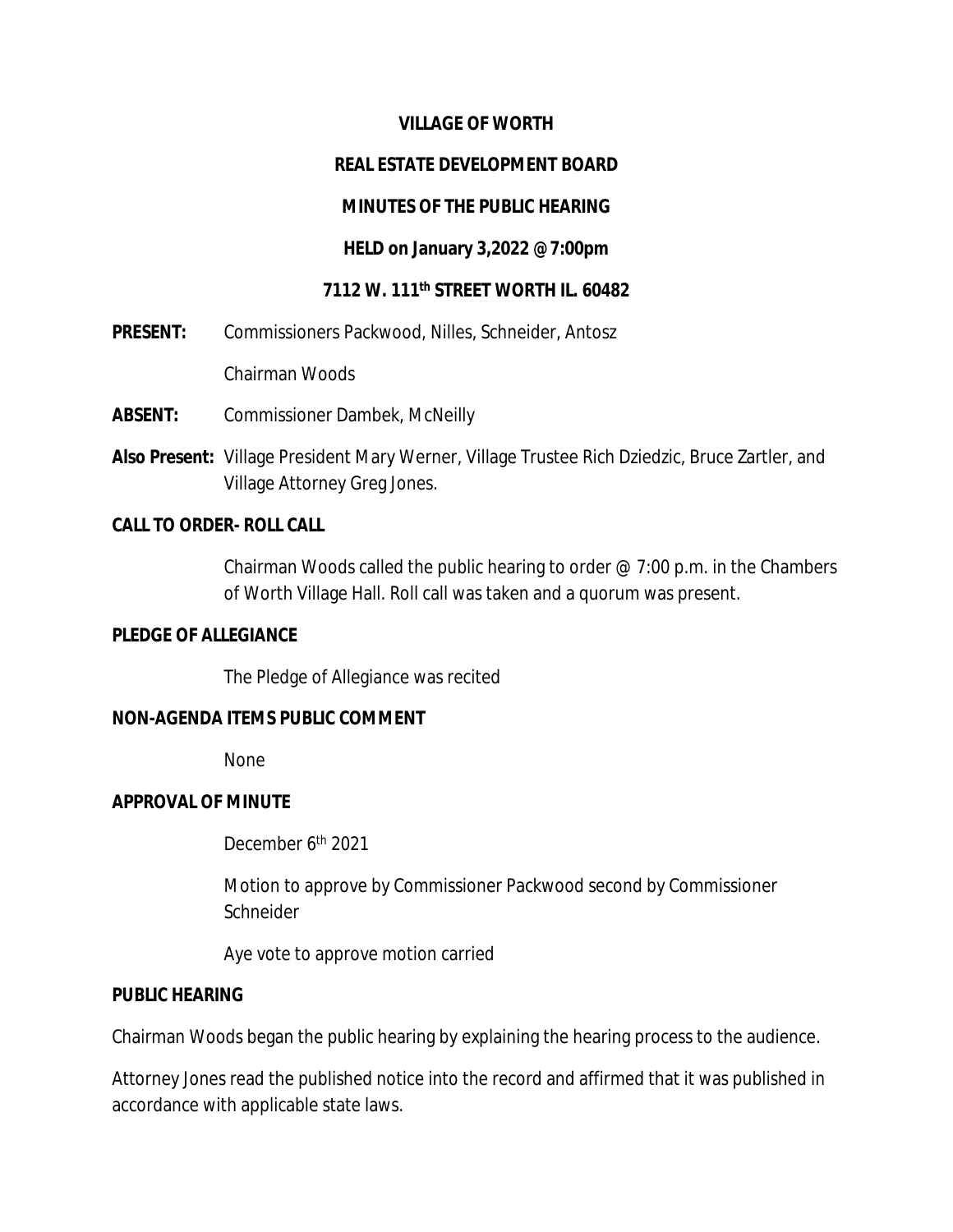## **Agenda item 5A**

A request by Hani Al Houary and Sara Abdeddin, consideration of a special use to establish an accounting office on the property located at 11302 South Harlem Avenue, Worth, Illinois, and other relief as required.

## **Attorney Jones read the notice of publication into the records.**

Hani Al Houary stated his case for the application. Chairman Woods asked What was in the building prior? Commissioner Antosz asked what type of service it would be?

Chairman Woods asked for a motion to close the hearing.

## **Motion to close hearing**

Motion by Commissioner Schneider second by Commissioner Antosz

Roll Call: AYES (5): Commissioners Packwood, Nilles, Schneider, Antosz and Chairman Woods.

NAYS (0):

## **Motion to approve request from petitioner**

Motion by Commissioner Schneider second by Commissioner Packwood

Roll Call: AYES (5): Commissioners Packwood, Nilles, Schneider, Antosz and Chairman Woods.

NAYS (0):

## **Agenda item 5B**

A request by Hiam Hmaidan and Sara Abdeddin, consideration of a special use to establish an office offering community services on the property located at 11302 South Harlem Avenue, Worth, Illinois, a variance to reduce the number of required parking spaces, and other relief as required.

## **Attorney Jones read the notice of publication into the records.**

Hiam Hmaidan pleaded her case for a special use permit and variance to reduce the number of parking spaces required.

Commissioner Packwood asked how many employees and customers per day? Petitioner responded "maybe 10."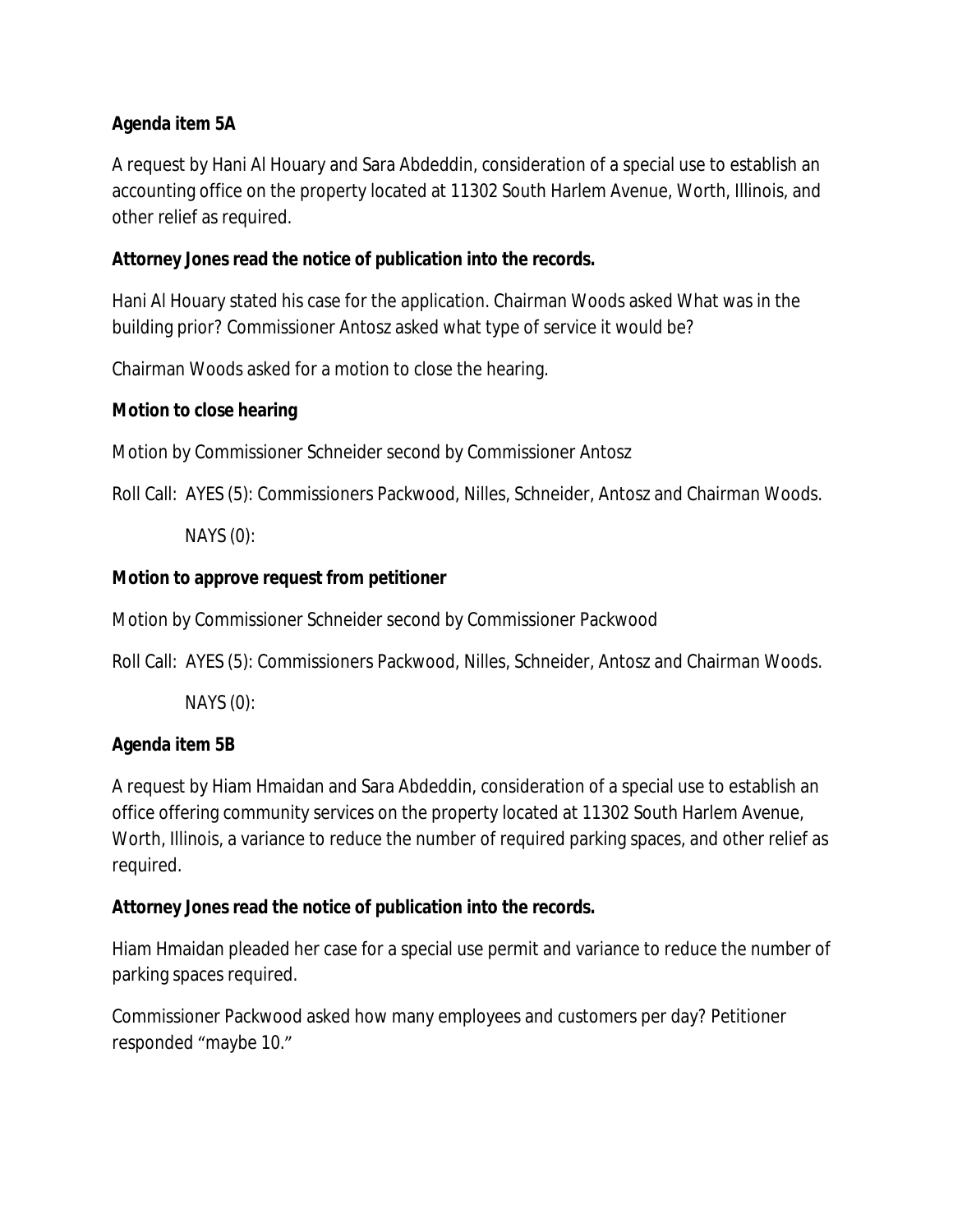Building inspector Zartler instructed petitioner that she needs to pave lot to allow additional parking in rear.

Village President Warner stated concerns on number of people showing up and inspection of donated food.

Commissioner Packwood and Schneider voiced concerns of parking to which Commissioner Antosz agreed.

Hiam Hmaidan responded that the people would only be in the office for a short time.

## **Motion to close hearing**

Motion by Commissioner Nilles second by Commissioner Schneider.

# **Motion to approve Special Use Permit**

Roll Call: AYES (0):

NAYS (5): Commissioners Packwood, Nilles, Schneider, Antosz and Chairman Woods.

## **Motion denied**

## **Motion to approve Parking Variance**

Motion by Commissioner Schneider second by Commissioner Nilles.

Roll Call: AYES (0):

NAYS (5): Commissioners Packwood, Nilles, Schneider, Antosz and Chairman Woods.

# **Motion denied**

# **Agenda item 5**

A request by Worth School District 127, consideration to allow a variance on the construction of a detached garage structure that encroaches into the 25' required rear yard setback and exceeds 160 square feet in floor area on the property located at 11218 South Ridgeland Avenue, Worth, Illinois, a variance to reduce the number of required parking spaces, and other relief as required.

# **Attorney Jones read the notice of publication into the records.**

Edward Unright spoke on behalf of the garage construction

No questioned asked.